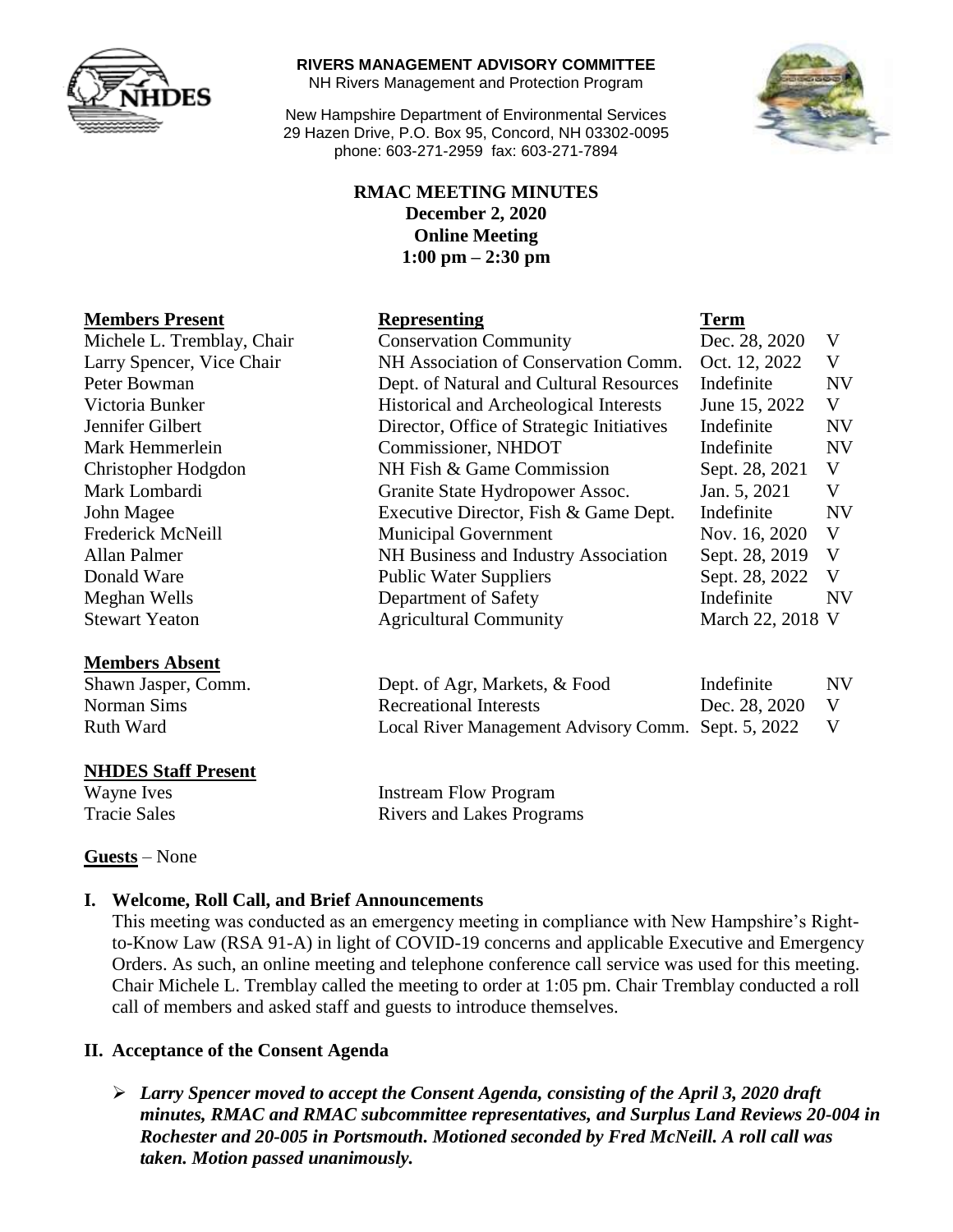Note that the record of roll call votes is included at the end of the minutes.

#### **III.Surplus Land Disposal: DOT Route 9 Rest Area, Antrim**

Michele began the discussion by reading the comment provided by the Contoocook and North Branch River Local Advisory Committee on this proposed sale of 19 acres of state-owned land along the designated North Branch River in Antrim. The LAC noted that their preference was that this property be maintained as a park with public access to the river, particularly given the surrounding conservation land. They requested that should the land be sold, however, that there be no increase in impervious surface causing runoff to the river.

Vicky Bunker summarized DOT's archeological and historical review. No archeological evidence was found on the property, but the building is eligible for the national and state historical registries, but is not on either registry at this time.

Discussion centered around the lack of a pre-identified buyer, options with respect to the historic building and potentially subdividing the developed area from the undeveloped area, the opportunity to connect this parcel to the surrounding conservation land, and protecting the river from any future development impacts.

 *Larry Spencer moved to approve the proposed sale of the Antrim rest area parcel adjacent to Route 9 with the condition that the sale and any subsequent development would not result in an increase in stormwater runoff to the North Branch River, and that NH DOT be encouraged to seek a buyer who would conserve the land. Motion seconded by Don Ware. A roll call vote was taken. Motion passed unanimously.*

Discussion: Mark Hemmerlein commented that NH DOT's purpose for selling the property was to open it up for other uses and to relieve DOT of the maintenance burden. Michele expressed concern with the decreasing number of river access sites across the state, and that she would like to see the parcel retain public access. Tracie summarized the comment from the chair of the Public Waters Access Advisory Board, who noted that this river was rarely boatable but could not comment on the fishing in the area. He suggested retaining the land for parking for general recreation access. Chris Hodgdon noted that a Fish and Game access site is available about 1 mile east of this site.

## **IV. 2021 RMPP-Related Legislative Service Requests**

Bill language was not available on any 2021 legislation at the time of the RMAC meeting, but staff had assembled a list of legislative service requests (LSRs) of potential interest to the committee. Larry Spencer explained that, of these LSRs, three appeared to be re-introduced versions of 2020 bills on which the RMAC had taken a position but that were vacated in the prior legislative session due to COVID-19 and the curtailing of the 2020 legislative session. The LSRs are 2021-0108 (seasonal platforms on waters of the state), 2021-0291 (definition of prime wetlands), and 2021- 0523 (winter road maintenance).

 *Larry Spencer moved to retain the RMAC's 2020 positions on three 2021 LSRs, 108, 291 and 523, which appear to be re-introduced versions of 2020 bills on the condition that the 2021 bill language is not substantially changed. Motion seconded by Fred McNeill. A roll call vote was taken. Motion passed unanimously.*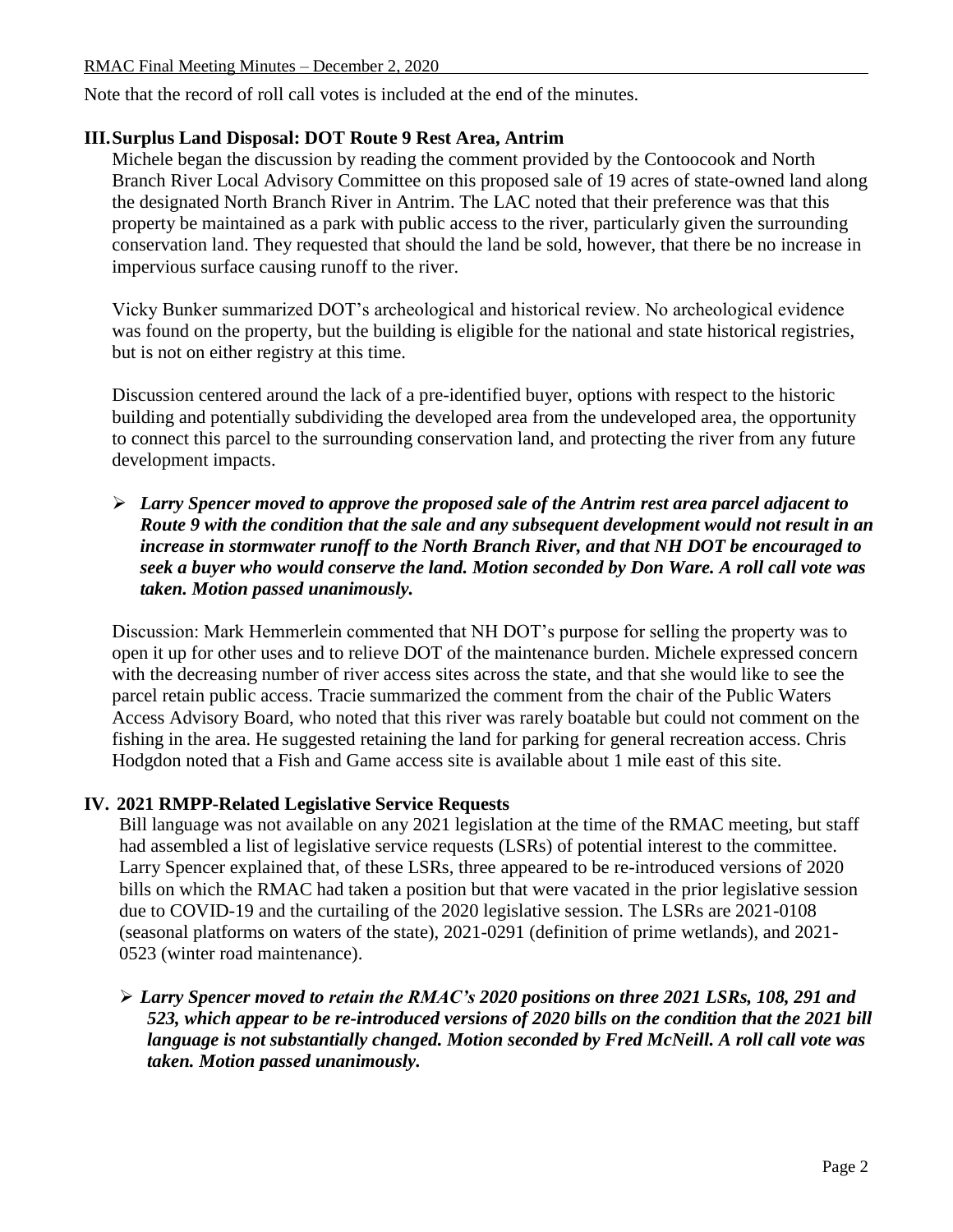Larry noted an LSR of concern related to conservation easements. Tracie said she would add it to the list. Michele invited RMAC members to join the Policy and Legislation Subcommittee, and also to email Larry regarding any bills with which the organizations members represent are concerned.

# **V. RMPP Program Updates**

1) Staff Changes and Hiring

Tracie reported that Jen Drociak had moved to the Land Resources Management section as a Compliance Inspector for the central region of the state. Given the hiring freeze for generalfunded positions, filling the vacancy in the next few months is unlikely.

## 2) NHDES Budget

Tracie explained that the Fiscal Years 2022 and 2023 Rivers and Lakes Programs budget had been submitted to the governor as a portion of the overall NHDES budget. All general funded programs were asked to cut 15% from their 2021 budgets for FY2022 and FY2023. Larry asked about potential Federal funding cuts impacting the Rivers and Lakes programs, but no impacts are expected.

## 3) Instream Flow Program Update

Tracie reported on behalf of Wayne Ives and Joe Schmidl, who was hired in February: On the Lamprey and Souhegan rivers, staff conducted long term ecological monitoring this year consisting of five transects across floodplain of each river at locations studied in 2010 and macroinvertebrate sampling collected. Fish surveys were postponed due to the pandemic. Water management plans were in action this summer and fall due to drought, limiting water use from both rivers and resulting in four pulse releases on the Lamprey in June, August, and September.

On other rivers, temperature and conductivity loggers were placed in several rivers over the summer to study current conditions. A contractor has extended the periods of record for two existing USGS gages on the Ashuelot and Isinglass Rivers, filling the data gaps. USGS established three staff gages on the Ammonoosuc, North Branch, and Piscataquog rivers, in order to measure stream flows on these otherwise un-gaged river segments. Finally, another contractor continued their protected instream flow studies on the Cold and Warner rivers; the Cold River study is expected to be completed in 2021, and the Warner River study is expected in 2022.

4) Wetland Rule Update Results

Tracie commented that the Wetland Program rules were updated in two batches this fall after the 2019 overhaul. Impacts to the RMPP include a revised definition of "LAC jurisdiction" impacting routine roadway projects, and removing the LAC pre-approval requirement for many PBN projects which were deemed unlikely to impact rivers, thus allowing LACs to focus on projects most likely to have an impact.

## **VI.New Business and Action Item Review**

1) New Business

Tracie commented that the new NHDES website goes live on 12/8/2020. The look and function of the new site is very different, and is search-based. Every link except des.nh.gov will break. The RMAC Forum, OneStop tools, and the Instream Flow Program tracking tool are not affected by the website change and will retain the same addresses.